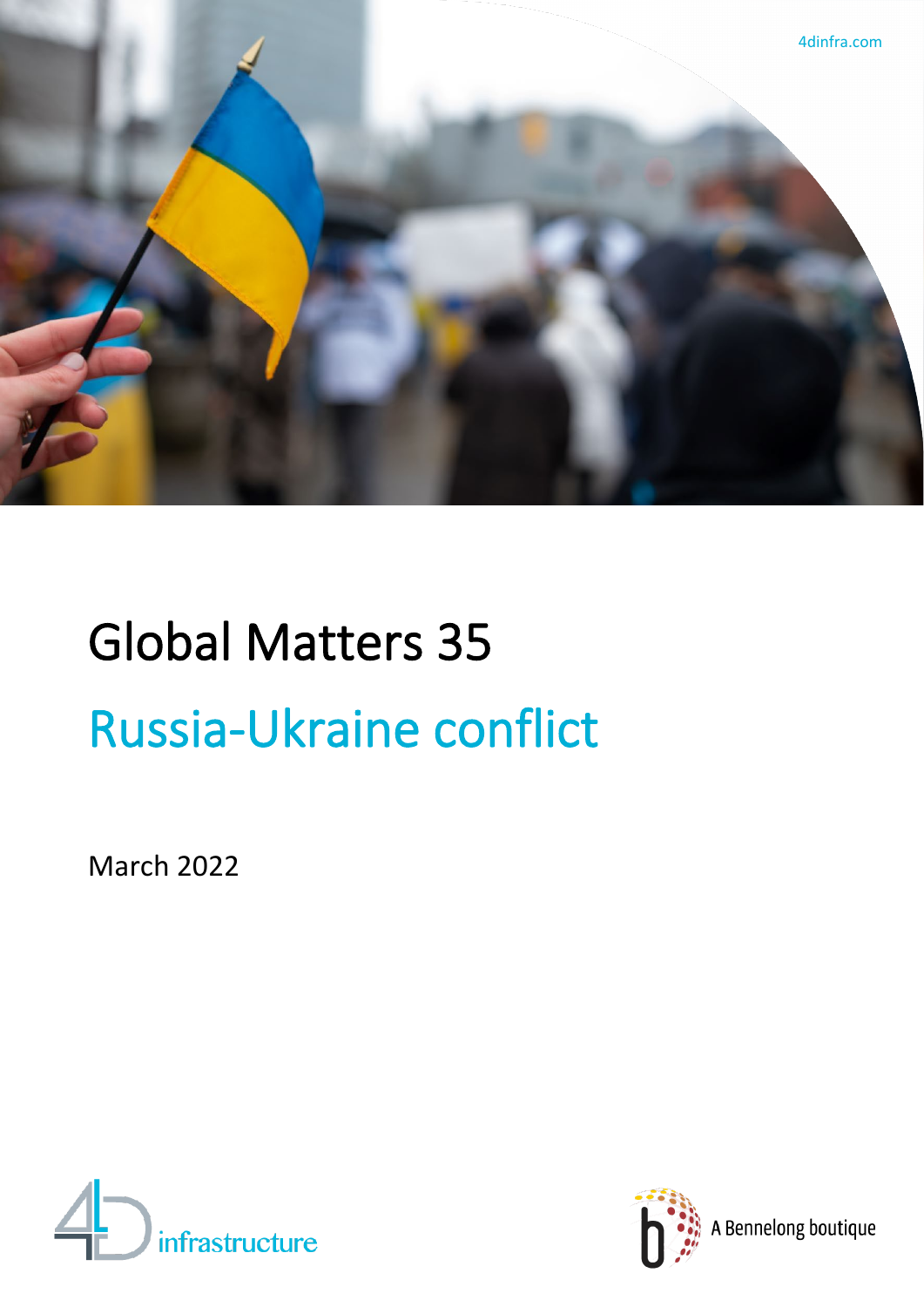**The recent invasion of Ukraine by Russia was clearly a shocking event which, in 2022, was hoped would never happen again. At 4D, we are supporters of sanctions imposed on Russia and have reviewed our portfolio for Russian exposure (regardless of materiality), while conducting a deep dive into what this conflict means for the global infrastructure sector in the near and medium term. In this article, Sarah Shaw (4D's Global PM & CIO) and Greg Goodsell (4D's Global Equity Strategist) examine the politics, economics and investment impact of the current conflict.**

# **Contents**

# <span id="page-1-0"></span>The politics

Putin's reasoning behind the Russian invasion of Ukraine seems principally related to Ukraine's potential desire to join the North Atlantic Treaty Organisation (NATO), and Putin seeing this as a threat to Russia.

The Western world quickly united (including the traditionally neutral Switzerland) in opposing Russia's actions and introducing a broad array of sanctions.

NATO is unlikely to directly assist Ukraine militarily as Ukraine is not a member, and such an intervention would lead to the first ever direct conflict between two nuclear armed super-powers. Hence the importance and extent of the non-military, economic and political sanctions. If the sanctions can effectively target and hurt wealthy Russians, then they may also ultimately influence Putin, or a social movement to oust him.

Further afield, China's Xi Jinping will be watching the evolving situation – and importantly, the West's response – closely. Our view is that Xi's biggest concern is domestic social unrest, which could derail his leadership. As such, we don't believe he can achieve this by supporting Russia (discussed further below). However, nor do we believe China will condemn Russia.

# <span id="page-1-1"></span>4D's exposure to Russia

4D has never had any direct exposure to Russian securities.

Our investment process incorporates a country review process, which looks at four key parameters (economic, financial, political and ESG risks) to determine whether we believe a country is an acceptable investment destination. This review is undertaken before we even look at assets within that country.

Russia is graded Red (uninvestible) under our process, and has been so since our initial review in 2015, when 4D began. The principal reason for this is Russia's invasion of Crimea in 2014 and its subsequent annexation. International sanctions were imposed (and remain) on Russia as a result of that aggressive action. While they are nowhere near as extensive as today's, they clearly indicated unacceptable behaviour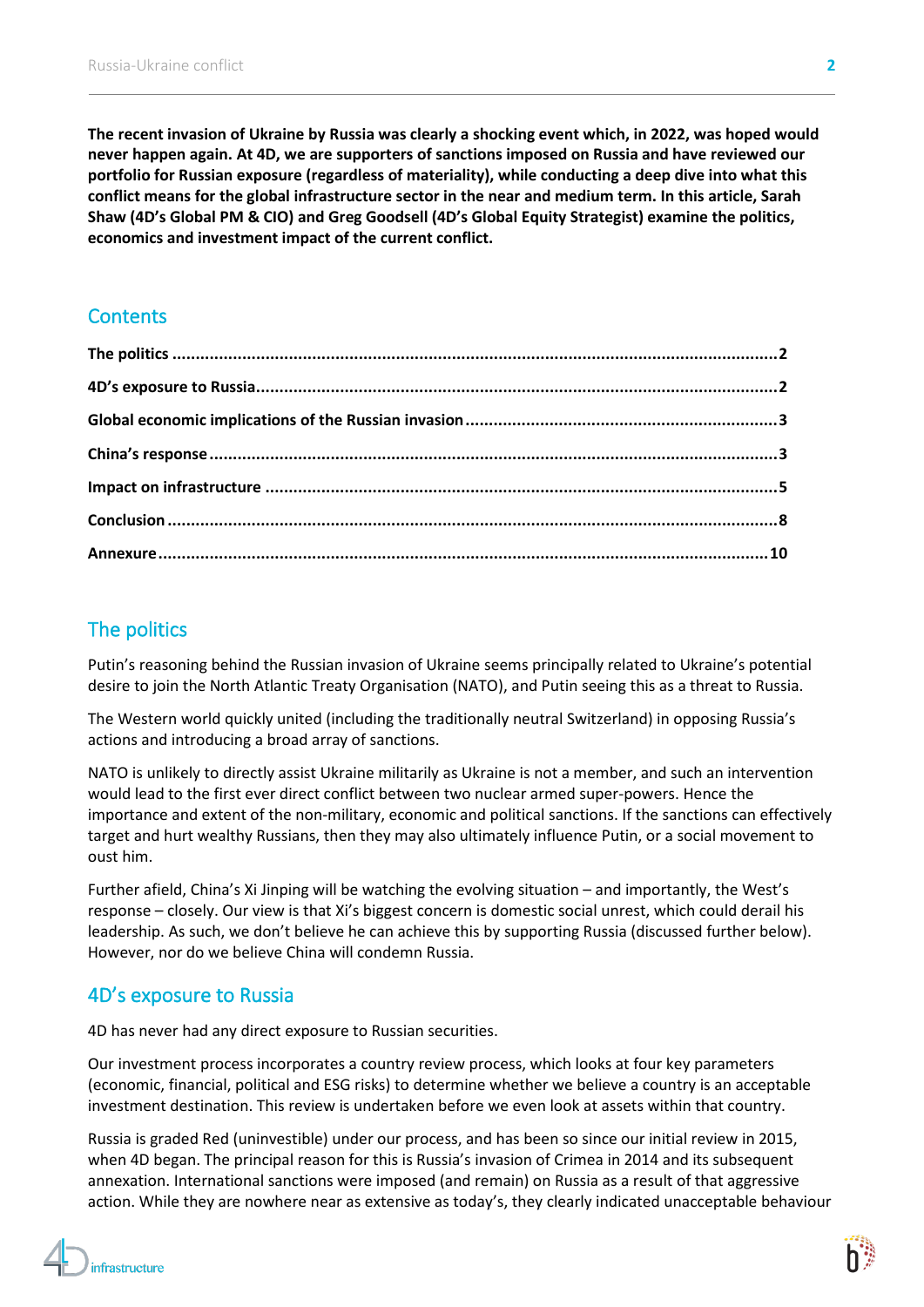– hence the Red grading and no core exposure to Russian assets (see Annexure for the short form of our 2021 Russian country review).

As a consequence of the more recent sanctions, we reviewed our portfolio for any exposure to Russian assets, no matter how negligible. We placed trading restrictions on any exposed positions until companies had confirmed an exit from Russia or a writedown of assets to zero (where exit was not immediately possible), as we expect all our portfolio positions to support the current democratic stance against the invasion. As a result, negligible exposure has now been written off or the stock is restricted.

# <span id="page-2-0"></span>Global economic implications of the Russian invasion

IMF<sup>[1](#page-2-2)</sup> analysis suggests that, in addition to the suffering and humanitarian crisis from Russia's invasion of Ukraine, the entire global economy will feel the effects of slower growth and faster inflation. The IMF identified three main channels through which impacts will flow.

- 1. Higher prices for commodities like food and energy will push up inflation further, in turn eroding the value of incomes and weighing on demand.
- 2. Neighbouring economies in particular will grapple with disrupted trade, supply chains and remittances, as well as an historic surge in refugee flows.
- 3. Reduced business confidence and higher investor uncertainty will weigh on asset prices, tightening financial conditions and potentially spurring capital outflows.

The IMF added that, while some effects may not fully come into focus for many years, there are already clear signs that the war and resulting jump in costs for essential commodities such as oil will make it harder for policymakers in some countries to strike the delicate balance between containing inflation and supporting the economic recovery from the ongoing COVID pandemic.

# <span id="page-2-1"></span>China's response

There are concerns that China may provide assistance to Russia in its invasion of Ukraine. This could lead to the imposition of sanctions on China, similar to those imposed on Russia. At a virtual meeting on Friday 18 March 2022, US President Biden warned Chinese President Xi of possible 'consequences' for supporting Russia; and Chinese President Xi indicated that 'The Ukraine crisis is not something we want to see'. He added that the events again show that countries should not come to the point of meeting on the battlefield. Conflict and confrontation are not in anyone's interest, and peace and security are what the international community should treasure the most.

# Why would China assist Russia in Ukraine?

Reasons could include global politics and ensuring Russia's future political and potential military support of China. It would also underpin a powerful military alliance balanced against the might of US/NATO in Europe. China may also see business opportunities in Russia given the economic void created by the sanctions.

# Why wouldn't China support Russia in Ukraine?

Put simply, economics, domestic politics and China's self interest.

# Differing global GDP positions

In considering whether China would support Russia in the Ukraine war it is important to acknowledge that China's position in the global economy is vastly different to that of Russia. China is the world's second-



<span id="page-2-2"></span><sup>1</sup> 'War in Ukraine Reverberates Around World', IMF Weekend Read, 19 March 2022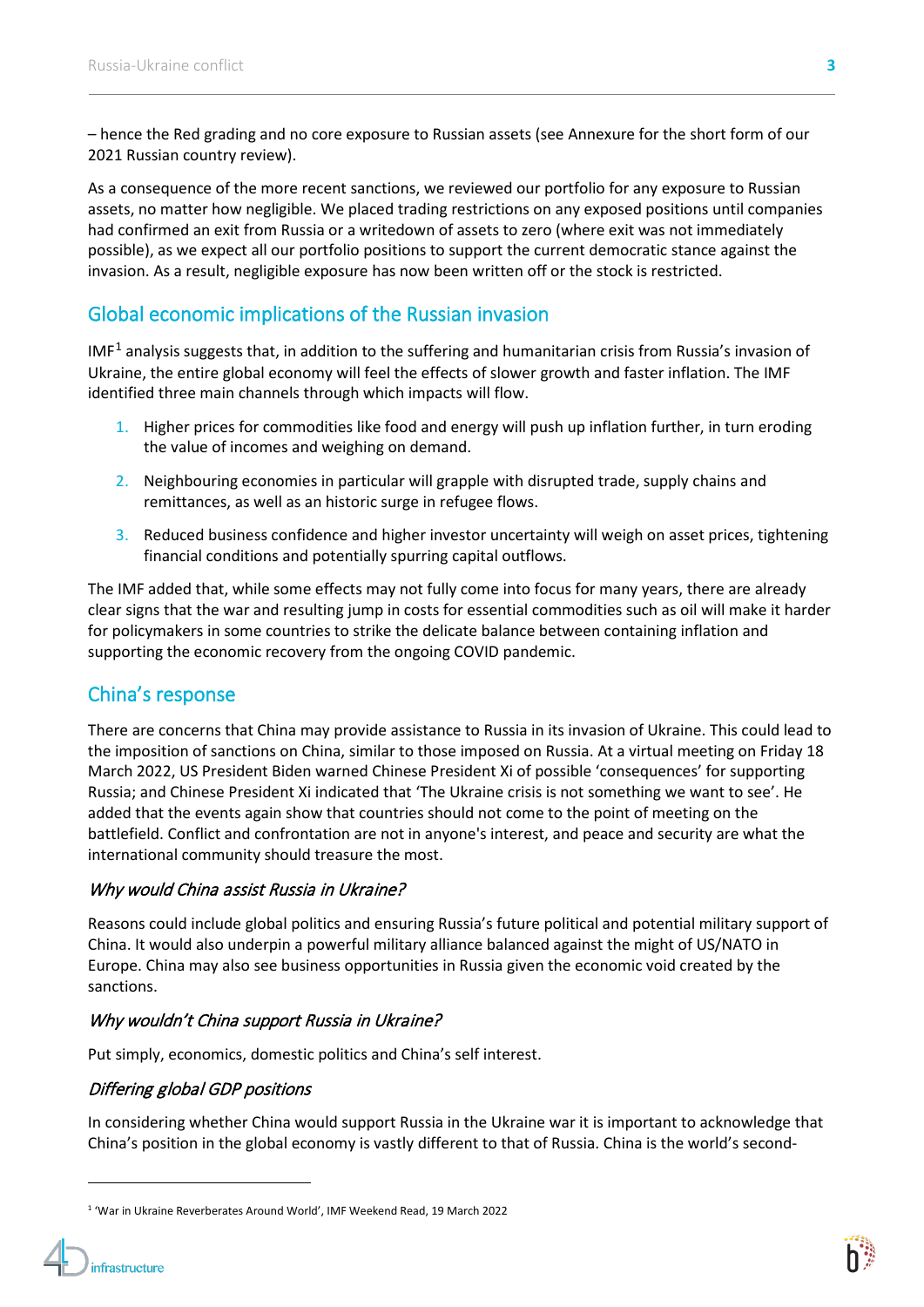largest economy behind the US, with a GDP of US\$14.9 trillion in 2020 (~17.8% of global GDP). Russia is only the 11th largest economy in the world, with a GDP of US\$1.48 trillion (~1.74% of global GDP). By way of comparison, Australia has a GDP of US\$1.35 trillion ( $\textdegree$ 1.7% of global GDP)<sup>[2](#page-3-0)</sup>.

With this economic context, there is far less incentive for China to risk its globally dominant economic position to engage in a major conflict at this point in time.

# China and global trade*[3](#page-3-1)*

International trade is the lifeblood of the world economy, but is subject to constant change from economic, political and environmental forces. Emerging economies have seen their share of total global trade rocket in recent years.

China's economic interests are different from its security concerns. China is deeply integrated into the global economy. Its share of global trade has increased significantly during the global pandemic, as has its share of global direct investment inflows. China's share in global trade at the end of 2021 was about 17%, and its share in global direct investment inflows at the end of 3Q21 was ~19%. Its total trade flows, which exceeded \$US6 trillion last year, dwarf those of Russia.

China's firms and leadership are aware that major efforts to support Russia and violate existing sanctions could bring down secondary sanctions on them, especially if such support were to include military assistance. Russia is vulnerable to such sanctions; China would be even more exposed.

Below is a table highlighting China's 15 top trading partners in terms of export sales. That is, these countries imported the most Chinese shipments by US\$ value during 2020. Also shown is each import country's percentage receipt of total Chinese exports.

| China's Top 15 Trading Partners in 2020 (US\$billions) |                      |       |       |  |  |
|--------------------------------------------------------|----------------------|-------|-------|--|--|
| 1                                                      | <b>United States</b> | 452.6 | 17.5% |  |  |
| $\overline{2}$                                         | Hong Kong            | 272.7 | 10.5% |  |  |
| 3                                                      | Japan                | 142.6 | 5.5%  |  |  |
| 4                                                      | Vietnam              | 113.8 | 4.4%  |  |  |
| 5                                                      | South Korea          | 112.5 | 4.3%  |  |  |
| 6                                                      | Germany              | 86.8  | 3.4%  |  |  |
| 7                                                      | <b>Netherlands</b>   | 79.0  | 3.0%  |  |  |
| 8                                                      | United Kingdom       | 72.6  | 2.8%  |  |  |
| 9                                                      | India                | 66.7  | 2.6%  |  |  |
| 10                                                     | Taiwan               | 60.1  | 2.3%  |  |  |
| 11                                                     | Singapore            | 57.5  | 2.2%  |  |  |
| 12                                                     | Malaysia             | 56.4  | 2.2%  |  |  |
| 13                                                     | Australia            | 53.5  | 2.1%  |  |  |
| 14                                                     | <b>Russia</b>        | 50.6  | 2.0%  |  |  |
| 15                                                     | Thailand             | 50.5  | 2.0%  |  |  |

*Source[: China's Top Trading Partners 2020 \(worldstopexports.com\)](https://www.worldstopexports.com/chinas-top-import-partners/?msclkid=3ac98682a73b11ecb9fc849745648732)*

<span id="page-3-0"></span><sup>2</sup> Source – Stastistics.com

<span id="page-3-1"></span><sup>&</sup>lt;sup>3</sup> SMH 16 March 2022: 'As China quietly joins sanctions against Russia, Xi night be too rational to risk arming Putin'. Tianlei Huang and Nicholas R. Lardy are China experts with the Peterson Institute for International Economics, a Washington-based think tank.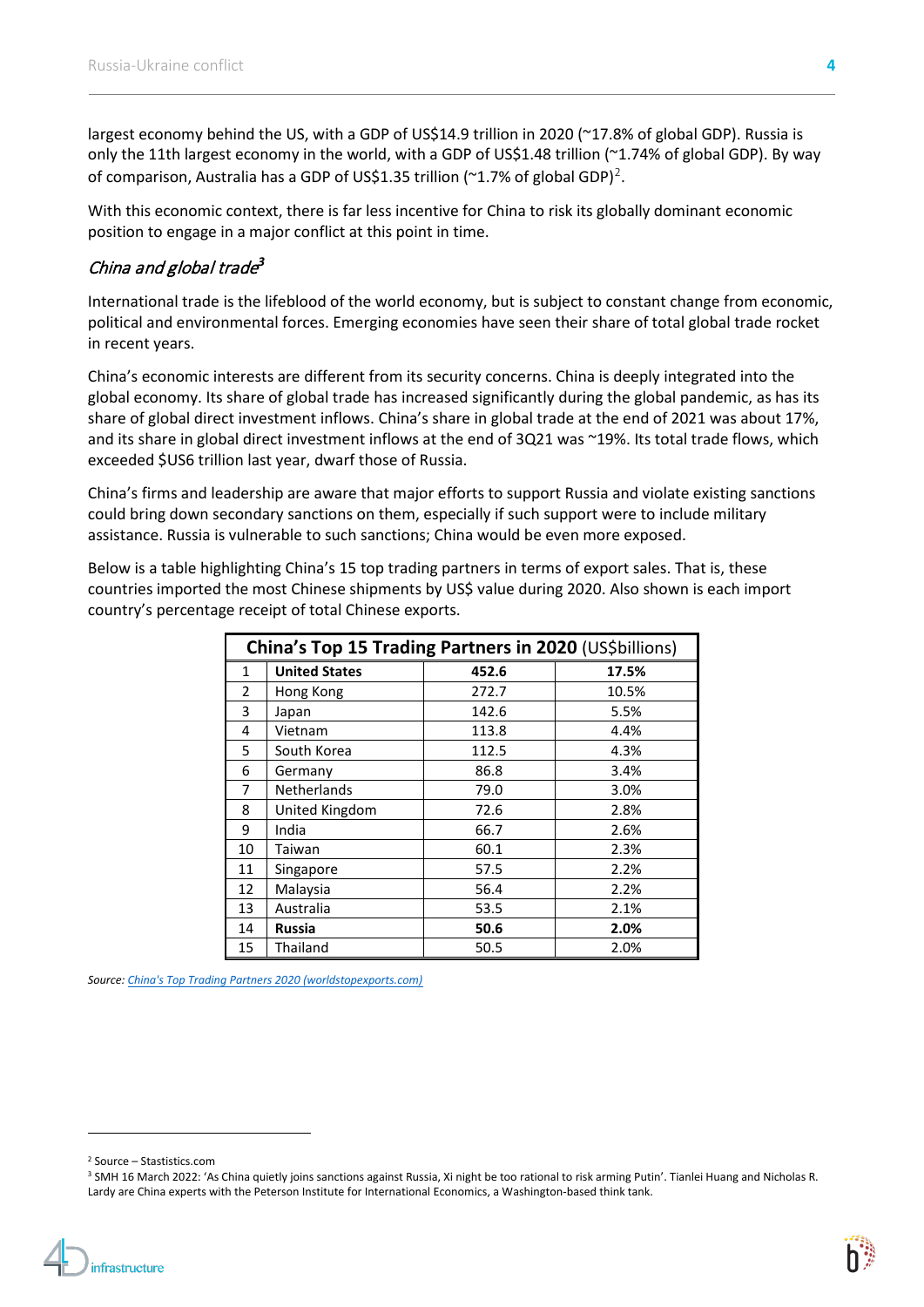## Notably:

- The US alone accounts for 17.5% of Chinese exports Russia just 2%;
- 66.7% of Chinese exports in 2020 were delivered to the above 15 trade partners. Many of these countries have imposed sanctions on Russia for its actions in Ukraine;
- The UK increased its import purchases from China at the fastest rate, up 16.6% from 2019 to 2020. In second place were importers in Vietnam, thanks to a 16.1% increase, trailed by Australia (up 11.2%), Thailand (up 10.8%) and Taiwan (up 9.2%); and
- There were three decliners year-over-year namely India (down -10.9%), Hong Kong (down -2.5%) and Japan (down -0.4%).

Clearly, any trade sanctions imposed on China by the US or the rest of the world would have a material negative impact on its economy.

# Chinese domestic politics

It is in China's interest for the global economy to remain strong, especially as China is suffering a further wave of COVID and President Xi is seeking a record third term in office.

Given the Chinese government has recently set its GDP growth target for 2022 at around 5.5% (higher than most economists anticipated) and has set the goal of 'common prosperity', having a significant portion of the Chinese economy subjected to Western sanctions would be a major negative. China has indicated that it supports an end to the war – it is in the country's interests to do so.

# In summary

The domestic political and economic case for China to avoid supporting Russia in the Ukraine war, and risk severe sanctions from the rest of the world, is clear. Unfortunately, rational, humane decision-making has not been a feature of the Ukraine war so far, and we continue to monitor the situation closely.

We also do not rule out indirect support in some way, as long as it doesn't invoke sanctions (e.g. China buying more Russian gas, which would lower energy costs in China (domestic win) while indirectly financing Putin's activities).

# <span id="page-4-0"></span>Impact on infrastructure

In broader sector terms, we have assessed the immediate and longer-term impact on infrastructure assets in terms of direct and indirect consequences of the current conflict.

# Energy

The conflict has seen an immediate and sharp increase in power prices across Europe as the flow of Russian gas is disrupted and countries scramble to source alternative fuel sources. In the short term this could see coal re-enter the generation mix. Over the medium to longer term we see alternative gas sources being secured, the development/extension of nuclear generation, and further fast-tracking of renewable generation as countries look to balance the social needs of their populous with decarbonisation goals.

- Those utilities exposed to merchant pricing will be directly and immediately impacted by rising prices, which is a core reason why we don't regard merchant energy as 'infrastructure'.
- Regulated names, by contrast, should theoretically be insulated (with a fuel pass through). However, in reality, from a social standpoint we are seeing regulated operators (e.g. Iberdrola, Enel) cap/delay the pass-through of the very high energy prices in immediate support of customers, which will have a near-term working capital impact. Governments are also introducing short-term

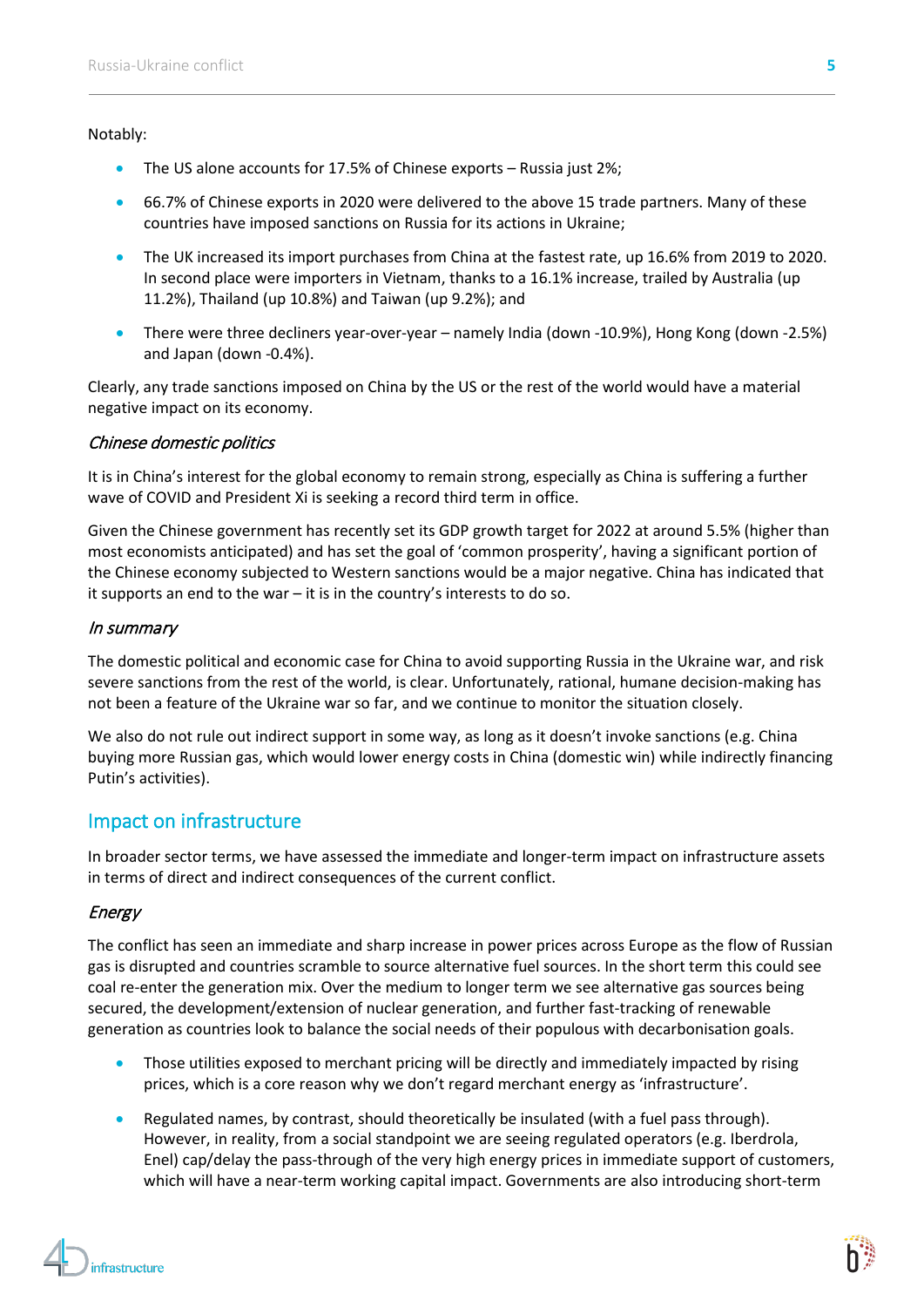measures to cap power prices. Longer term, however, we hope to see this recouped through the regulatory model.

- Volumes could be disrupted across the board again, this should have a muted impact on regulated names which earn a return on investment.
- The investment outlook is very positive as new investment programs to reduce the energy reliance on Russia are prioritised and fast-tracked. Pure play renewables such as EDPR and Orsted will benefit, as will the integrated regulated names that are prioritising energy transition, such as Iberdrola and Enel.
- Energy providers across North America and other parts of the world will look to capitalise on the jump in commodity prices, with increased hard commodity exports supporting energy pipeline transportation companies as well as port and export capacity. Names such as Williams and Cheniere $4$  will benefit.
- However, we need to be cognisant of the fact that the contracted/regulated structure of the energy infrastructure names means they will not realise the full upside of the commodity price spike (much as they were largely insulated on the downside when oil was at zero – see Global Matters 2[5 Impact of oil shock on midstream assets](https://www.4dinfra.com/insights/articles/global-matters-impact-oil-shock-north-american-midstream-assets) (March 2020)). This is a core characteristic we look for in energy infrastructure's visibility of earnings profiles. Should these names run ahead of fundamentals, we could look to capitalise on the gain.

# **Transport**

Immediate impacts of the conflict can be felt in the transport space, due to closure of air space and ports as well as the disruption in commodity sources and supply chains.

- Closure of air space around the region of conflict will have a limited passenger impact on certain airports as flights into and out of Russia and Ukraine are grounded. On a deep dive, passenger exposure to Russia/Ukraine is minimal for core European airports (e.g. Frankfurt <2%, AENA network <1% in 2021).
- There has also been a localised impact on certain ports in close proximity to the conflict. Should the situation escalate, this of course could extend further – some direct impact on Hamburger Hafen (not in portfolio).
- The world is looking to source soft commodities from alternative sources, increasing port activity as well as rail volumes in places like Brazil, Thailand, Chile and North America (large net exporters of soft commodities such as corn and wheat). This could support both Rumo and Santos Brasil out of Brazil, as well as the North American rail operators.
- We could see passengers more reticent to travel to certain regions surrounding the conflict area, impacting airports in the region. To date this has not materialised, but should the conflict escalate we expect this to play out.
- The conflict could exacerbate global supply chain disruptions through increased staff shortages. According to the Seafarer Workforce Report<sup>[5](#page-5-1)</sup> of the total workforce,  $\sim$ 198.1k (10.5%) of seafarers are Russian and another 76.4k (4%) of seafarers are Ukrainian. Combined, they represent 14.5% of the global seafarer workforce.



<span id="page-5-0"></span><sup>4</sup> Cheniere announced on 9 March 2022 that it had agreed to amend the LNG sale and purchase agreement it has with Engie to increase the contracted volumes and extend the term of the agreement.

<span id="page-5-1"></span><sup>&</sup>lt;sup>5</sup> Published in 2021 by BIMCO and International Chamber of Shipping (ICS)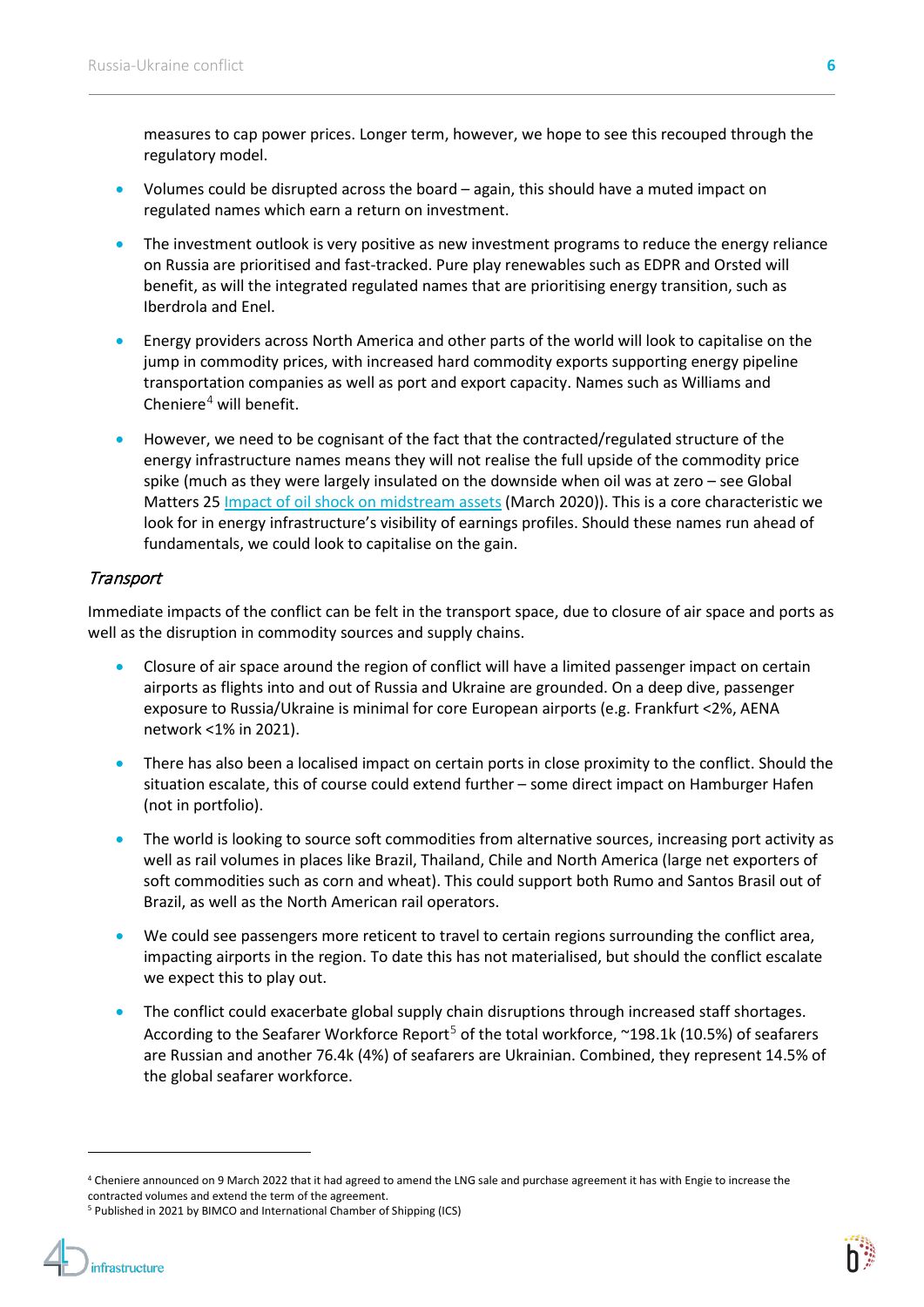As discussed above, inflation will remain high given the contribution of energy in the CPI bucket, which continues to favour transport names (as well as real rate utilities) that have an explicit inflation hedge. However, a significant jump in fuel prices around the globe has a number of flow-on effects to infrastructure names.

- Freight rates could jump as demand profiles shift and high fuel prices are passed on to end users.
- Improved competitiveness in transportation supports those that are more fuel efficient given the spike in fuel prices (e.g. benefits rail over trucks).
- Road traffic could see some sensitivity to soaring fuel prices. While volumes will be impacted, historically toll roads have reported a net upside from rising fuel prices as the CPI uptick to tariffs (driven up by fuel hikes) has more than compensated for the sensitivity of traffic. This is, however, dependent on passenger mix (commercial vs passenger) and sensitivity to prices. The following charts shows the relative insensitivity of toll traffic to fuel prices on Italian motorways since 1970, with the sensitivity to GDP growth much more relevant as depicted in the second chart.



Chart 1: Sensitivity of Italian motorway traffic to fuel prices

*Source: Mediobanca*

*Note: 60% of traffic in Italian motorways are commuters driving <50km for each trip. The above correlation is one example and should not be considered a proxy for all motorways.* 

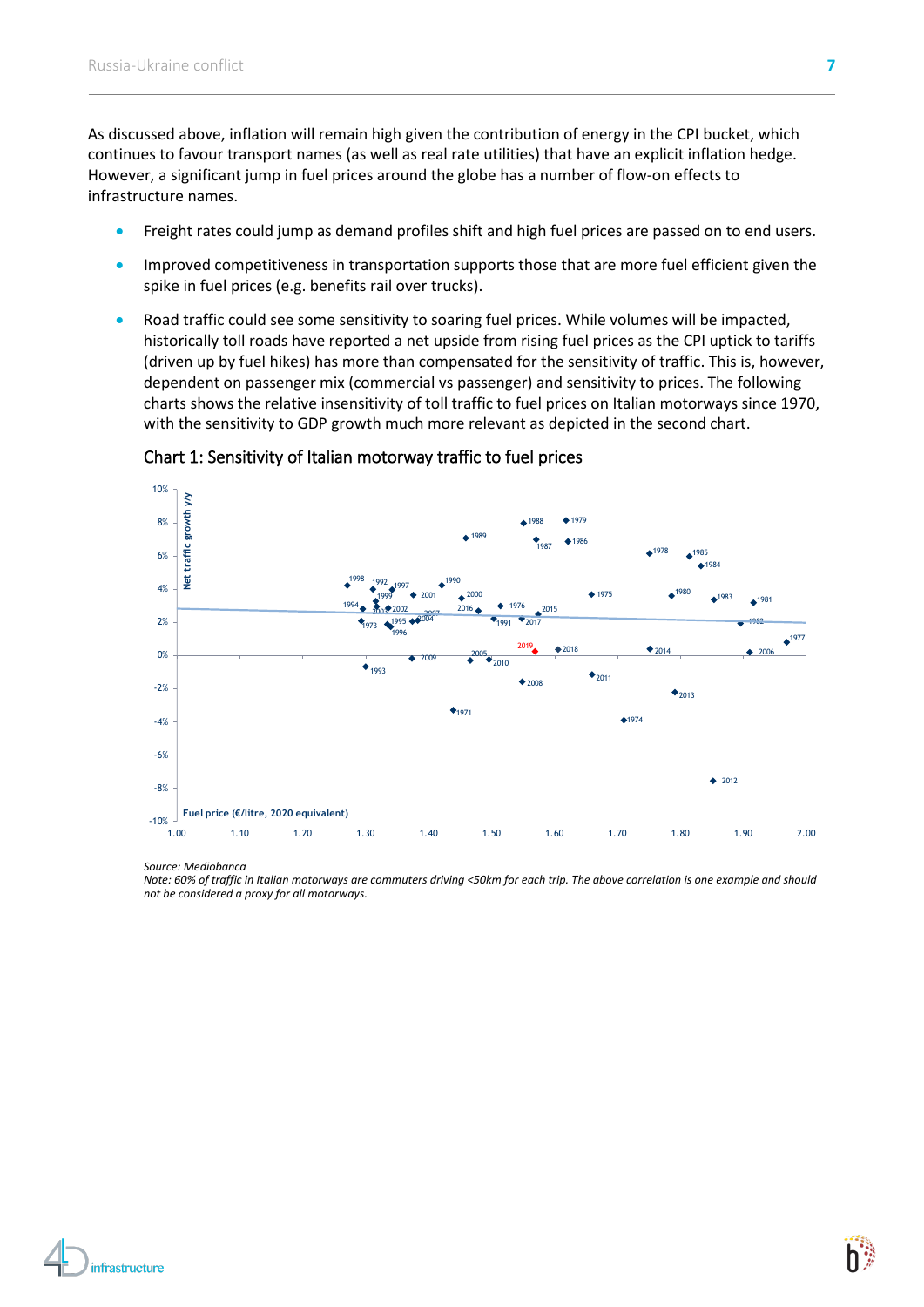

Chart 2: Sensitivity of Italian motorway traffic to GDP growth

*Source: Mediobanca Note: 60% of traffic in Italian motorways are commuters driving <50km for each trip. The above correlation is one example and should not be considered a proxy for all motorways.* 

- Air tickets will go up as airlines look to push the jump in fuel prices through to end users. Again, the overall impact on airports will be dependent on sensitivity to ticket pricing, which itself is driven by share of low cost carriers, domestic versus international etc. Again, this can be partly offset at the airport level by any inflation pass-through to regulated tariffs and/or commercial contracts.
- The inflation hedge has historically more than compensated any demand squeeze from elevated fuel prices.

# <span id="page-7-0"></span>**Conclusion**

The situation in Ukraine is, above all else, a major concern from a humanitarian and global stability standpoint. The positive aspect so far is just how fast the Western world has united in opposing Russia's actions, introducing a large and diverse suite of sanctions designed to punish Russia economically and isolate it internationally. Potentially there are more sanctions to come.

While it will be a matter of waiting to see how effective sanctions are in influencing Russia's behaviour, from an investment perspective there are some clear near-term negative impacts (fuel prices, energy costs and inflation uptick), but also some short-term and long-term relative winners in the infrastructure space, including user pay assets (inflation link), rail (increased competitiveness and soft commodity exposure), energy infrastructure (volume support) and utilities building for the future (integrated and pure play regulated utilities).

As always, 4D looks to maintain a diversified (regional and sector) portfolio of the best combination of value and quality within the infrastructure sector. At the same time, we look capitalise on long-term infrastructure thematics while remaining cognisant of near-term head and tail winds, including the current conflict and resultant political and economic responses.

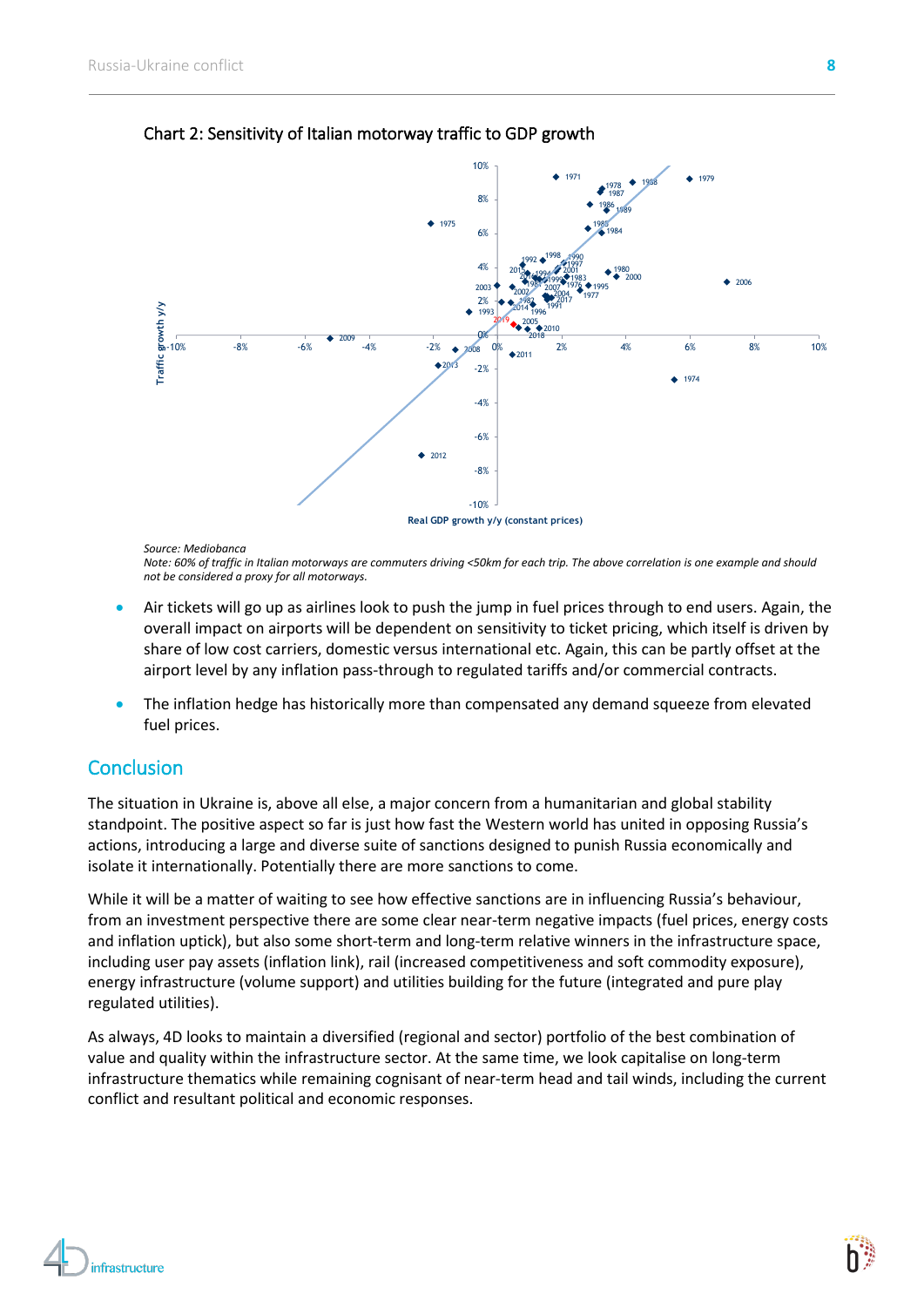### **For more insights from 4D Infrastructure, visit [4dinfra.com](http://www.4dinfra.com/)**

The content contained in this article represents the opinions of the author/s. The author/s may hold either long or short positions in securities of various companies discussed in the article. This commentary in no way constitutes a solicitation of business or investment advice. It is intended solely as an avenue for the author/s to express their personal views on investing and for the entertainment of the reader.

This information is issued by Bennelong Funds Management Ltd (ABN 39 111 214 085, AFSL 296806) (BFML) in relation to the 4D Global Infrastructure Fund and 4D Emerging Markets Infrastructure Fund. The Funds are managed by 4D Infrastructure, a Bennelong boutique. This is general information only, and does not constitute financial, tax or legal advice or an offer or solicitation to subscribe for units in any fund of which BFML is the Trustee or Responsible Entity (Bennelong Fund). This information has been prepared without taking account of your objectives, financial situation or needs. Before acting on the information or deciding whether to acquire or hold a product, you should consider the appropriateness of the information based on your own objectives, financial situation or needs or consult a professional adviser. You should also consider the relevant Information Memorandum (IM) and or Product Disclosure Statement (PDS) which is available on the BFML website, bennelongfunds.com, or by phoning 1800 895 388 (AU) or 0800 442 304 (NZ). Information about the Target Market Determinations (TMDs) for the Bennelong Funds is available on the BFML website. BFML may receive management and or performance fees from the Bennelong Funds, details of which are also set out in the current IM and or PDS. BFML and the Bennelong Funds, their affiliates and associates accept no liability for any inaccurate, incomplete or omitted information of any kind or any losses caused by using this information. All investments carry risks. There can be no assurance that any Bennelong Fund will achieve its targeted rate of return and no guarantee against loss resulting from an investment in any Bennelong Fund. Past fund performance is not indicative of future performance. Information is current as at the date of this document. 4D Infrastructure Pty Ltd (ABN 26 604 979 259) is a Corporate Authorised Representative of BFML.

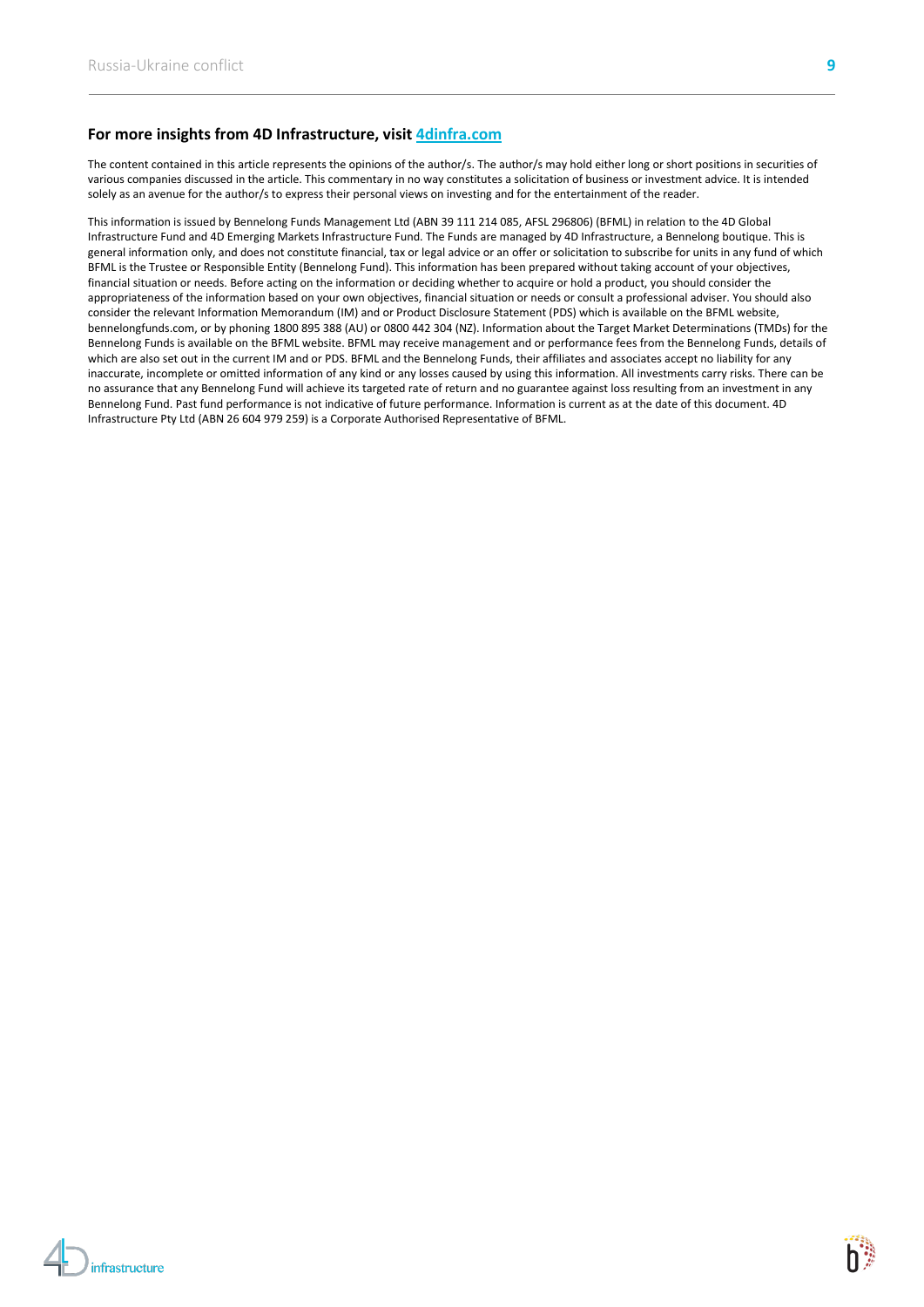# <span id="page-9-0"></span>Annexure

# **Russia Country Review: 31 July 2021**

|                              | <b>Rating / Outlook / Date</b>                                                                                                                                                                                                                              | <b>Preliminary Grade</b>   | <b>Final Grade/Trend</b>    |
|------------------------------|-------------------------------------------------------------------------------------------------------------------------------------------------------------------------------------------------------------------------------------------------------------|----------------------------|-----------------------------|
| <b>Standard &amp; Poor's</b> | <b>BBB- / Stable / Feb 2018</b>                                                                                                                                                                                                                             | Grade 1                    | Grade 3 / Stable            |
| (Max Portfolio Weight)       |                                                                                                                                                                                                                                                             | $(100\%)$                  | (0%)                        |
| <b>Past Grades</b>           |                                                                                                                                                                                                                                                             | 2015/16/17/18/19/20/21     |                             |
| No. CIU stocks:              | 4                                                                                                                                                                                                                                                           |                            |                             |
| <b>ISS ESG Rating</b>        | $C - (B - P$ rime)                                                                                                                                                                                                                                          | <b>Economic Freedom</b>    | 94th freest in 2020         |
| 12 mth catalysts:            | <b>COVID developments</b>                                                                                                                                                                                                                                   |                            |                             |
| <b>Next Election</b>         | <b>March 2024</b>                                                                                                                                                                                                                                           |                            |                             |
| <b>Other ratings</b>         | Moody's Baa3 / stable                                                                                                                                                                                                                                       | Fitch: BBB / stable        | <b>EIU Country risk: BB</b> |
| Info: Country Rankings       | <b>Preliminary Grade 1</b>                                                                                                                                                                                                                                  | <b>Preliminary Grade 2</b> | <b>Preliminary Grade 3</b>  |
| S&P's Rating                 | AAA – BBB (Investment grade)                                                                                                                                                                                                                                | <b>BB</b>                  | $\triangle$ BB              |
| Sources include              | BBC, Bloomberg, BIS, Brokers, BOE, CIA Factbook, Economist/EIU, Euromoney, Fitch,<br>Focus Economics, Forbes, ISG, IMF, ISS, Moody's, S&P, Trading Economics, RBC, Wolfe<br>Research, OECD, World Bank, The Heritage Foundation (Index of Economic Freedom) |                            |                             |

# **Russia Summary**



### **GOVERNMENT**

### **Chief of State**

- President Vladimir Vladimirovich PUTIN **Head of Government**
- Premier Mikhail Vladimirovich MISHUSTIN **Government Type**
- semi-presidential federatioin Capital

### Moscow

- Legislature
- bicameral Federal Assembly or Federalnoye Sobraniye consists of Federation Council or Sovet Federatsii (170 seats) and State Duma or Gosudarstvennaya Duma (450 seats)

### Judiciary

Supreme Court of the Russian Federation (consists of 170 members); Constitutional Court (consists of 11 members)

### **Ambassador to US**

- Ambassador Anatoliy Ivanovich ANTONOV **US Ambassador**
- Ambassador Jon HUNTSMAN

### **GEOGRAPHY**

- Area
- rea<br>Total: 17,098,242 sq km<br>Land: 16,377,742 sq km
- Water: 720,500 sq km

### **Climate**

ranges from steppes in the south through humid continental in much of European Russia; subarctic in Siberia to tundra climate in the polar north; winters<br>vary from cool along Black Sea coast to frigid in Siberia; summers vary from warm in the steppes to cool along Arctic coast

### **Natural Resources**

wide natural resource base including major deposits of oil, natural gas, coal, and many strategic minerals, bauxite, reserves of rare earth elements, timber

as of September 2020

# **RUSSIA** Can

### **ECONOMY**



- rate of urbanization: 0.18% annual rate of change (2015-20 est.) Literacy
- 99.7% (2018)